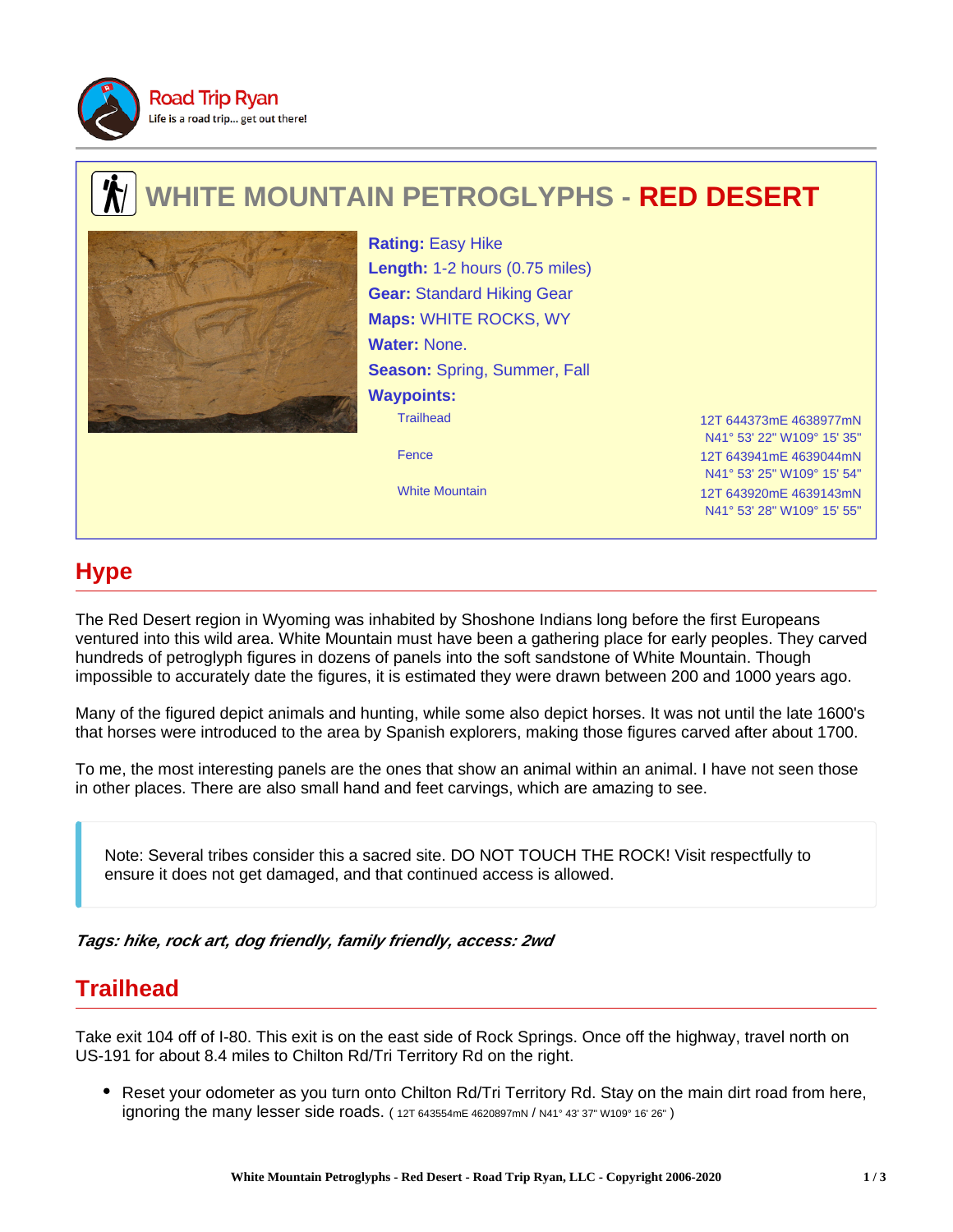- 13.6 miles Good dirt road on the left. Take it. ( 12T 648738mE 4639187mN / N41° 53' 26" W109° 12' 26" )
- 16.5 miles Trailhead ( 12T 644373mE 4638977mN / N41° 53' 22" W109° 15' 35" )

#### **Route**

#### **Rock Art and Historic Site Etiquette**

Rock art and historic sites are fragile, non-renewable cultural resources that, once damaged, can never be replaced. To ensure they are protected, please:

- Avoid Touching the Petroglyphs: Look and observe, BUT DO NOT TOUCH!
- Stay on the Trails: Stay on the most used trails when visiting sites, and don't create new trails or trample vegetation.
- Photography and Sketching is Allowed: Do not introduce any foreign substance to enhance the carved and pecked images for photographic or drawing purposes. Altering, defacing, or damaging the petroglyphs is against the law -- even if the damage is unintentional.
- Pets: Keep pets on a leash and clean up after them.
- Artifacts: If you happen to come across sherds (broken pottery) or lithics (flakes of stone tools), leave them where you see them. Once they are moved or removed, a piece of the past is forever lost.

From the trailhead, follow the dirt road west. After about 0.3 miles (5 minutes), a fenced area marks the base of White Mountain. Cross through the fence at the gate and follow the trail to the bottom of the cliffs. The panels are along the cliff base.